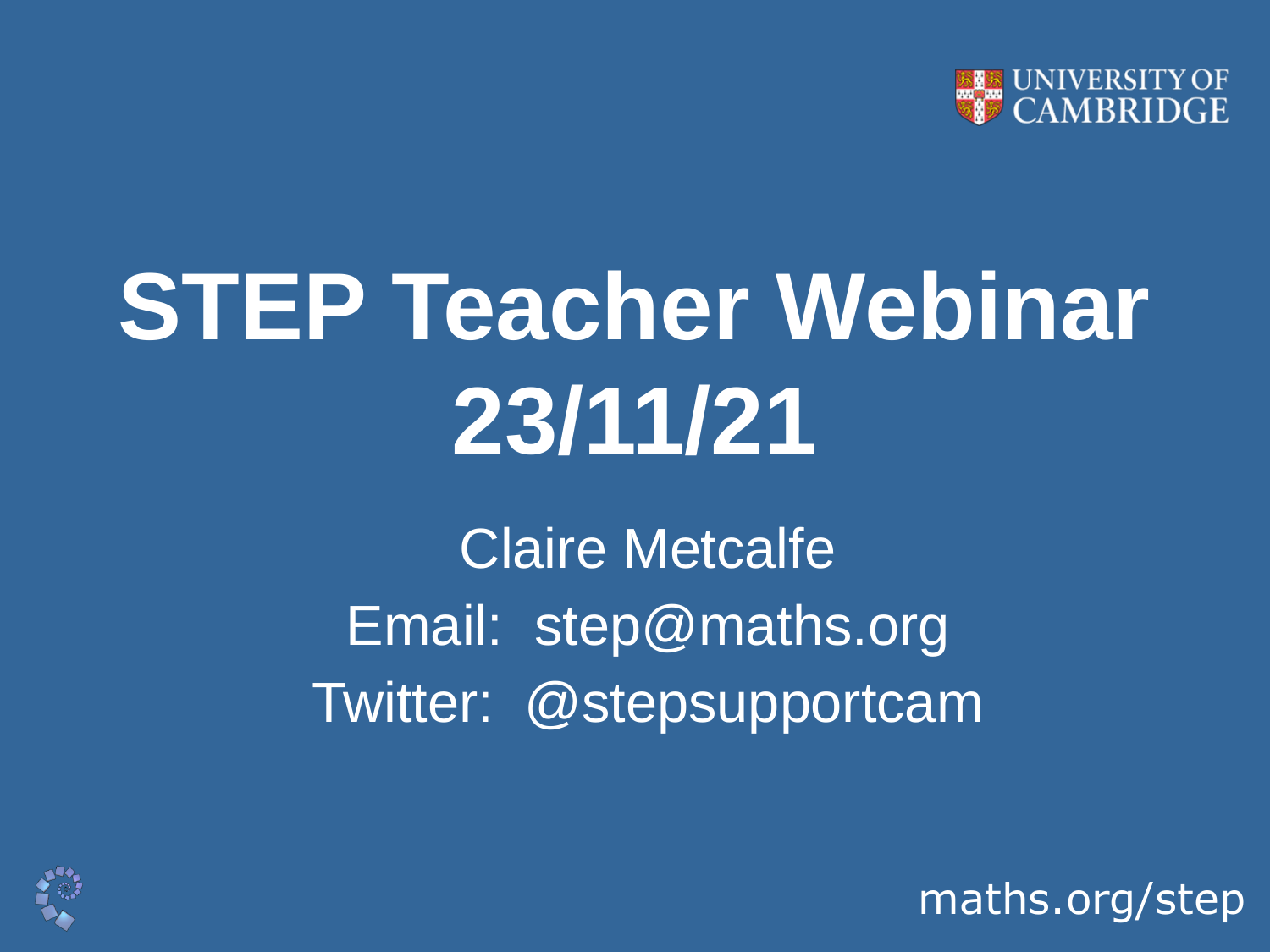

#### What is STEP?

- "Sixth Term Examination Paper"
- Part of Cambridge University offers (maths and others)
- Other Universities require or recommend
- 2 papers (STEP 2 and STEP 3)



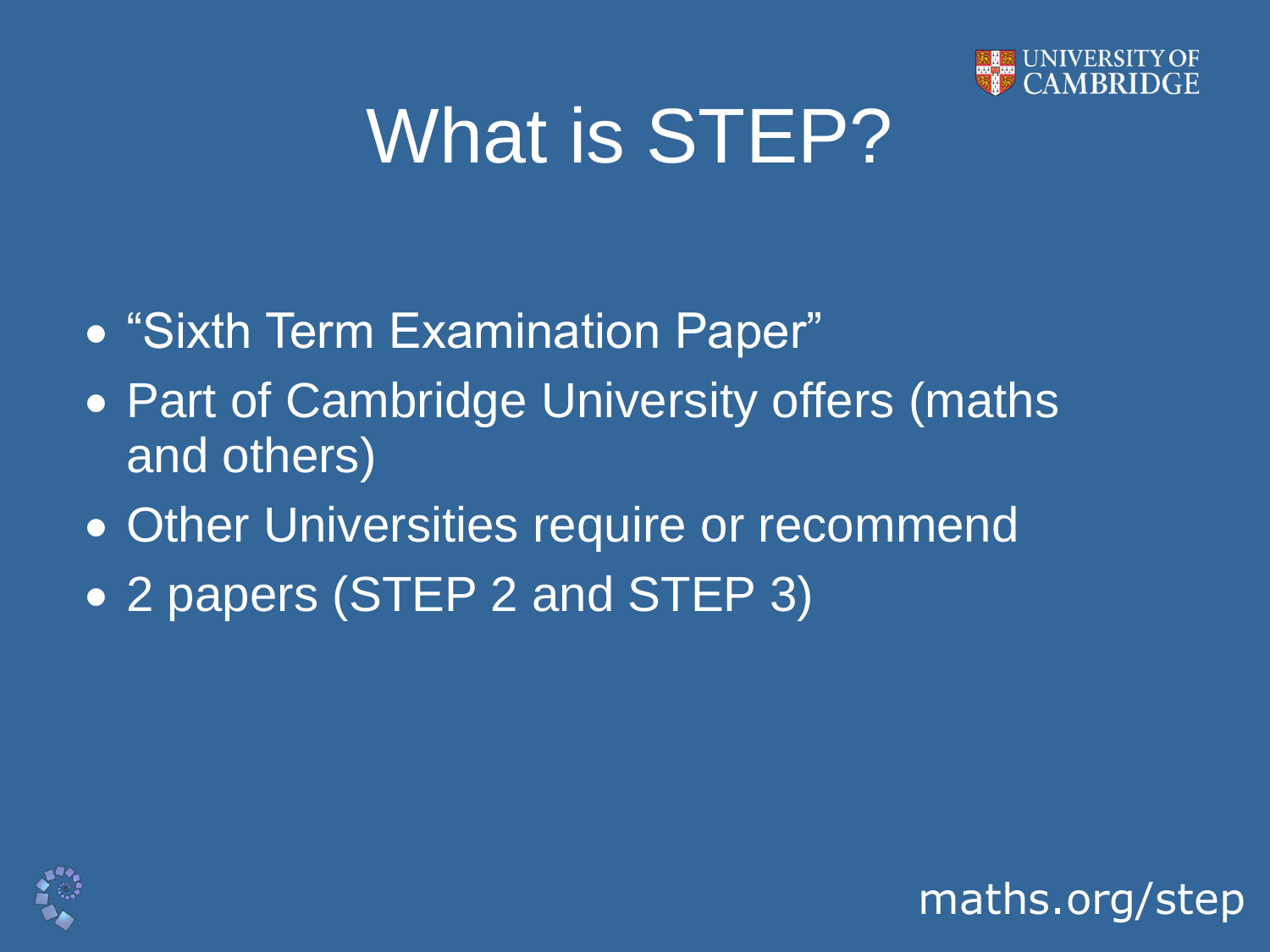

maths.org/step

#### Benefits of STEP

- Different style shows students what university maths might be like
- Students experience "Being Stuck"
- "Most useful" test for preparing for university compared to MAT/AEA *[Darlington, 2017]*
- Consistent baseline that can discriminate among high-performing students
- Don't have to rely on interview
- Colleges have access to scripts (near misses)

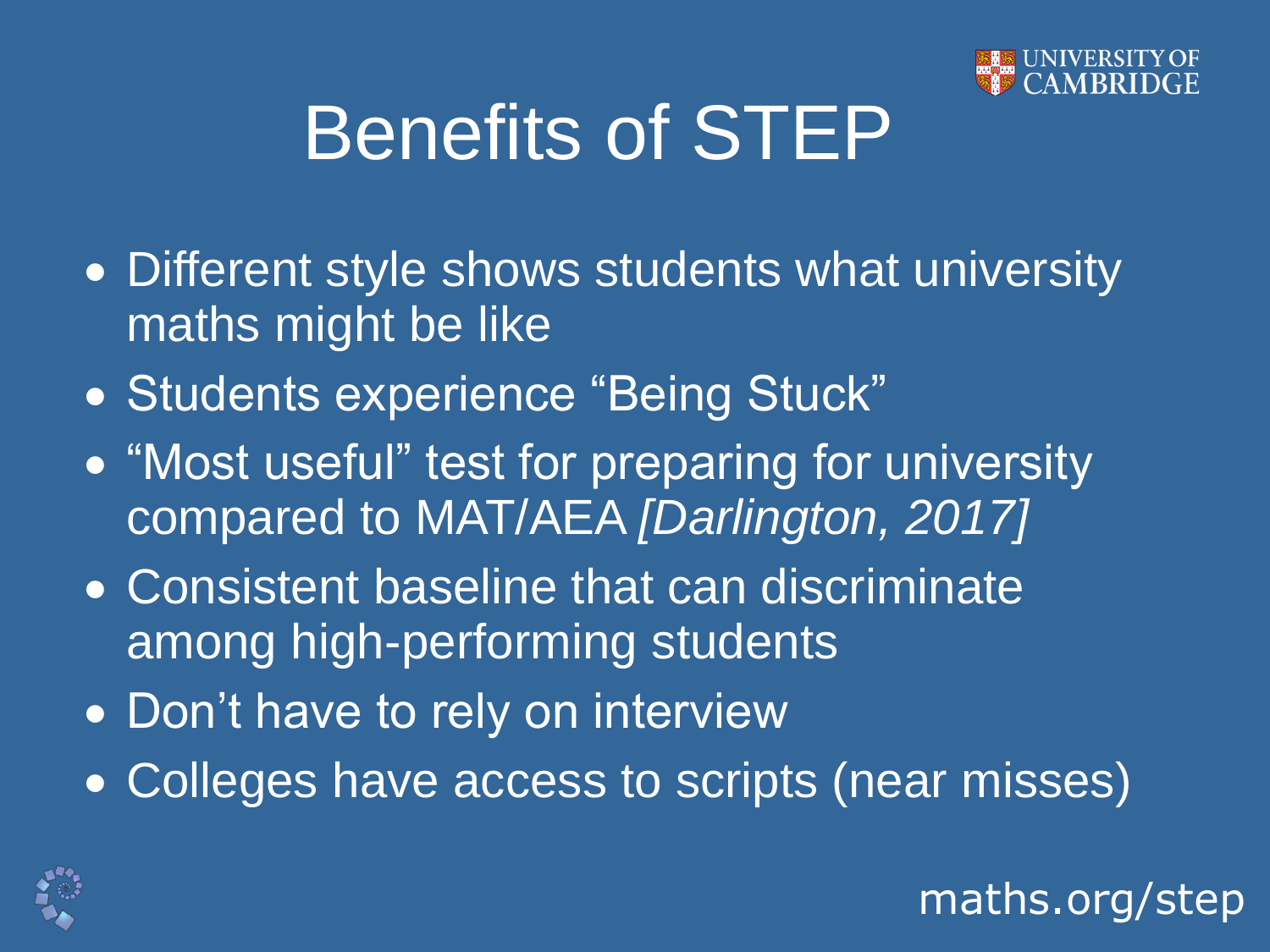#### Example Question

In this question  $a$  and  $b$  are distinct, non-zero real numbers, and  $c$  is a real number.

 $(i)$ Show that, if  $a$  and  $b$  are either both positive or both negative, then the equation

$$
\frac{x}{x-a} + \frac{x}{x-b} = 1
$$

has two distinct real solutions.

 $(ii)$ Show that, if  $c \neq 1$ , the equation

$$
\frac{x}{x-a}+\frac{x}{x-b}=1+c
$$

has exactly one real solution if

$$
c^2=-\frac{4ab}{(a-b)^2}\;.
$$

STEP 1 2005

maths.org/step

Show that this condition can be written

$$
c^2=1-\left(\frac{a+b}{a-b}\right)^2
$$

and deduce that it can only hold if  $0 < c^2 \leq 1$ .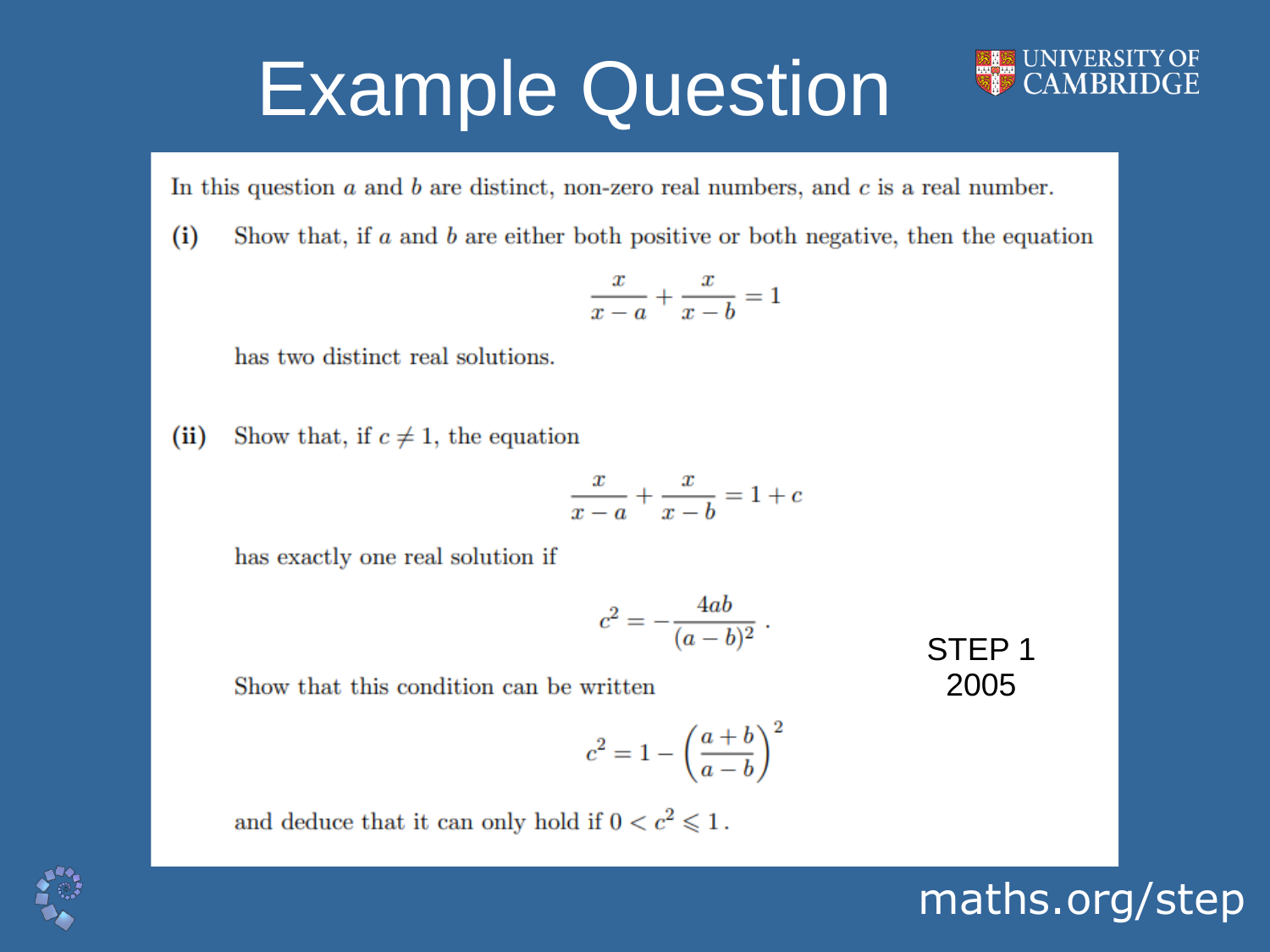

#### **Specifications**

- New Specifications in 2019
- Indicates what is not in A levels
- Couple of small changes in 2020/21
- STEP specification mapping document



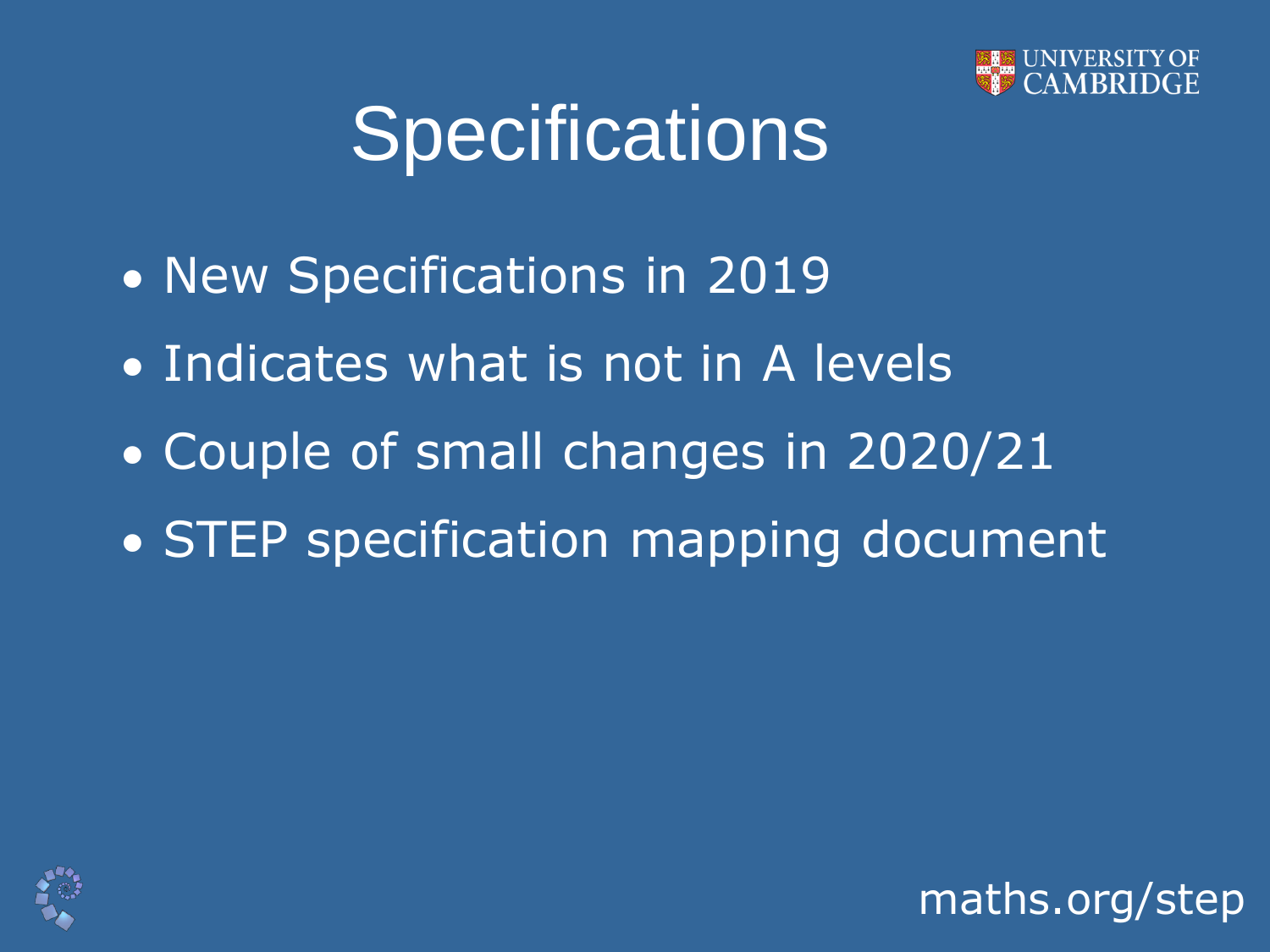

#### **Specifications**

Understand and use the structure of mathematical proof. proceeding from given assumptions through a series of logical steps to a conclusion; use methods of proof, including proof by deduction, proof by exhaustion, proof by induction.

#### Understand and use the terms 'necessary and sufficient' and 'if and only if'.

Disproof by counter-example.

Proof by contradiction (including proof of the irrationality of  $\sqrt{2}$  and the infinity of primes, and application to unfamiliar proofs).

Simplify rational expressions including by factorising and cancelling, and algebraic division (by linear and higher degree expressions).

Understand and use graphs of functions; sketch curves defined by simple equations including polynomials, the modulus of linear **and other** functions,  $y = \frac{a}{x}$  and  $y = \frac{a}{x^2}$  and other rational **functions such as**  $y = \frac{x}{(x-a)^2}$  (including their vertical and horizontal asymptotes); **behaviour as**  $x \rightarrow \pm \infty$ ; interpret the algebraic solution of equations graphically; use intersection points of graphs to solve equations.

Both from "Mathematics 1" **Specification** 

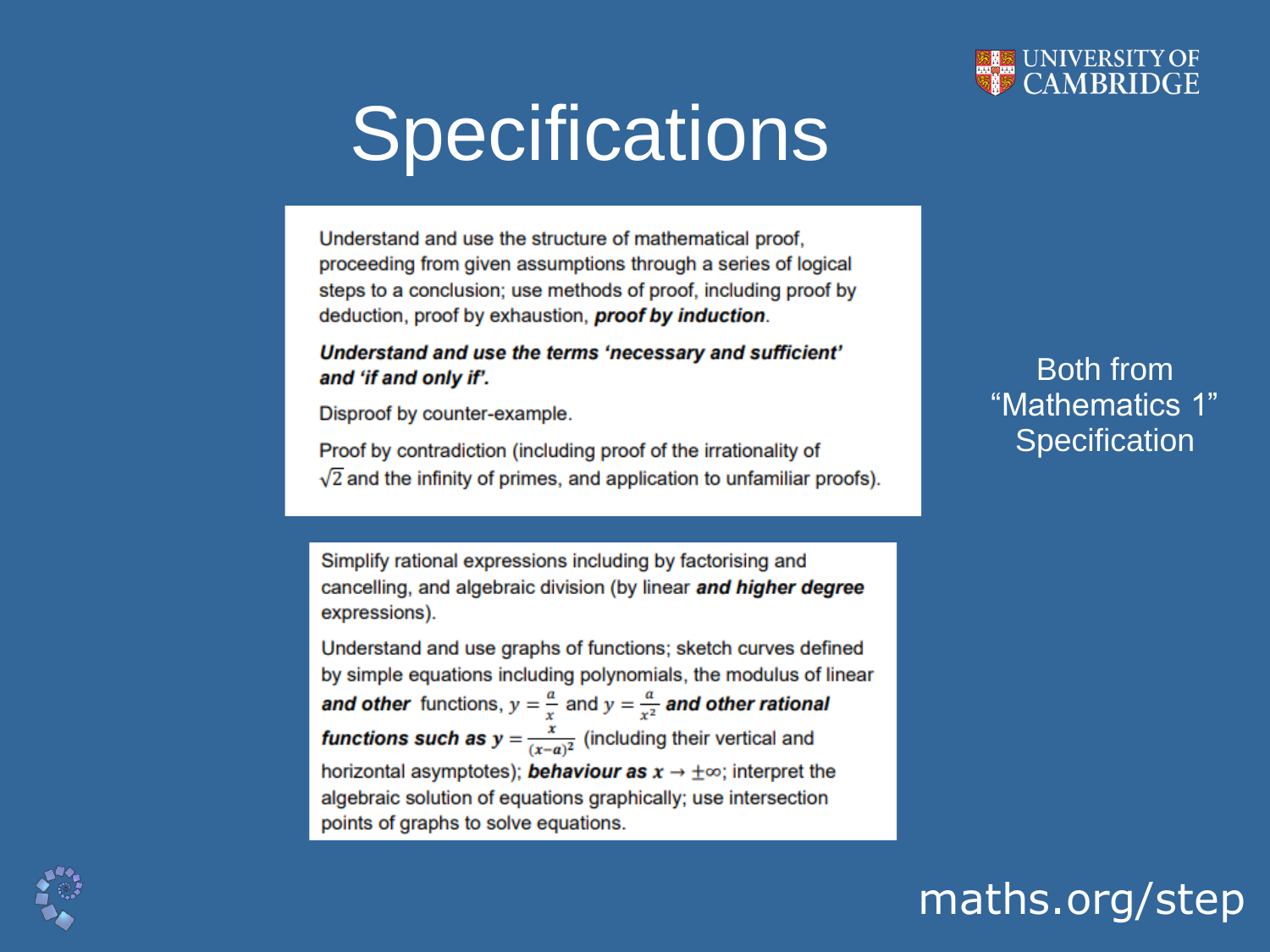

#### Quick Site Tour specifications

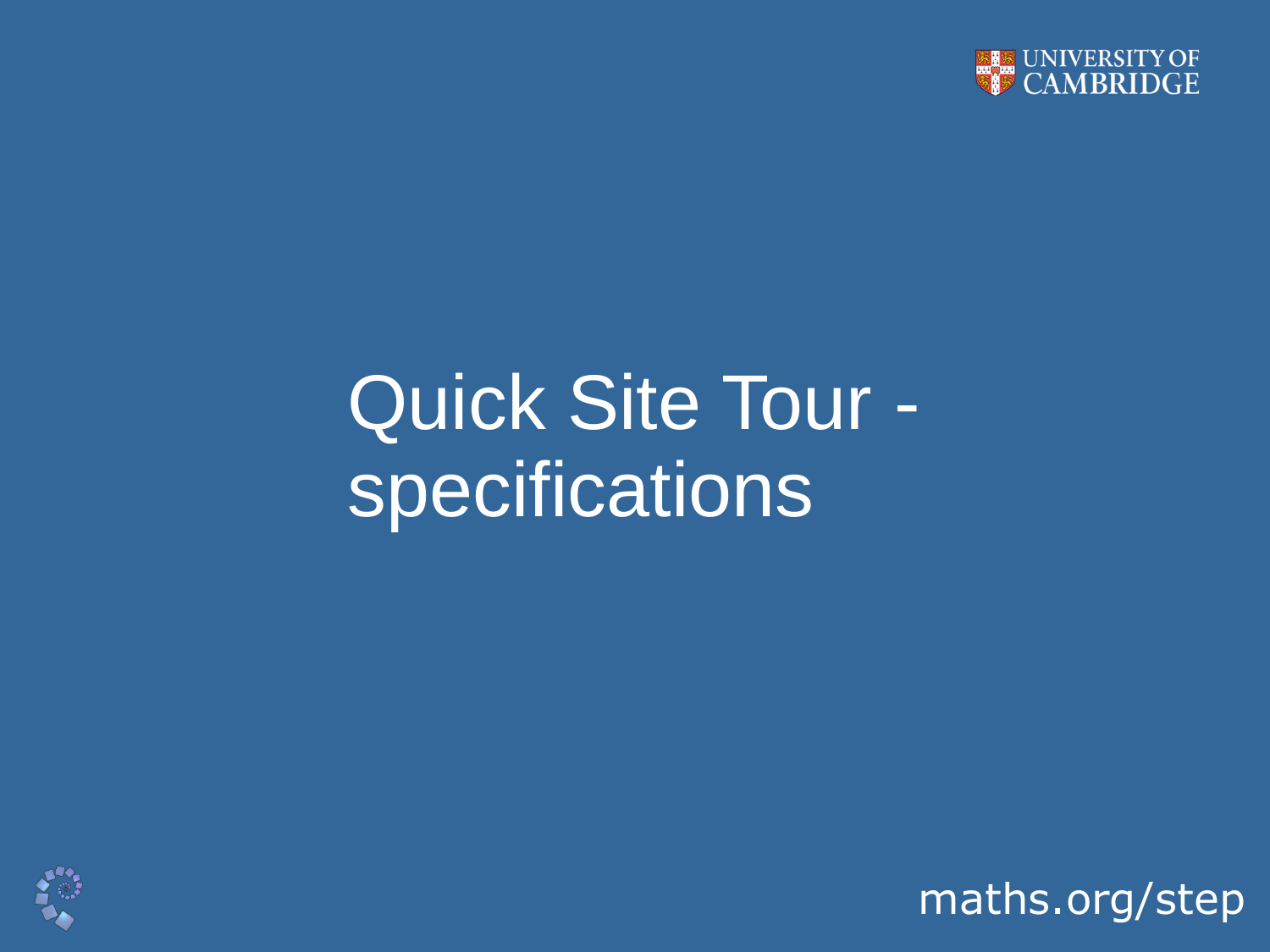#### Example Question 2

In this question,  $x, y$  and  $z$  are real numbers.

Let |x| denote the largest integer that satisfies  $|x| \leq x$  and let  $\{x\}$  denote the fractional part of x, so that  $x = \lfloor x \rfloor + \{x\}$  and  $0 \le \{x\} < 1$ . For example, if  $x = 4.2$ , then  $\lfloor x \rfloor = 4$ . and  $\{x\} = 0.2$  and if  $x = -4.2$ , then  $\lfloor x \rfloor = -5$  and  $\{x\} = 0.8$ .

 $(i)$ Solve the simultaneous equations

$$
[x] + \{y\} = 4.9,
$$
  

$$
\{x\} + [y] = -1.4.
$$

Given that x, y and z satisfy the simultaneous equations  $(ii)$ 

$$
x + \lfloor y \rfloor + \{z\} = 3.9,
$$
  

$$
\{x\} + y + \lfloor z \rfloor = 5.3,
$$
  

$$
\lfloor x \rfloor + \{y\} + z = 5,
$$

show that  $\{y\} + \lfloor z \rfloor = 3.2$  and solve the equations.



maths.org

(iii) Solve the simultaneous equations

$$
x + 2[y] + \{z\} = 3.9,
$$
  

$$
\{x\} + 2y + \lfloor z \rfloor = 5.3,
$$
  

$$
\lfloor x \rfloor + 2\{y\} + z = 5.
$$

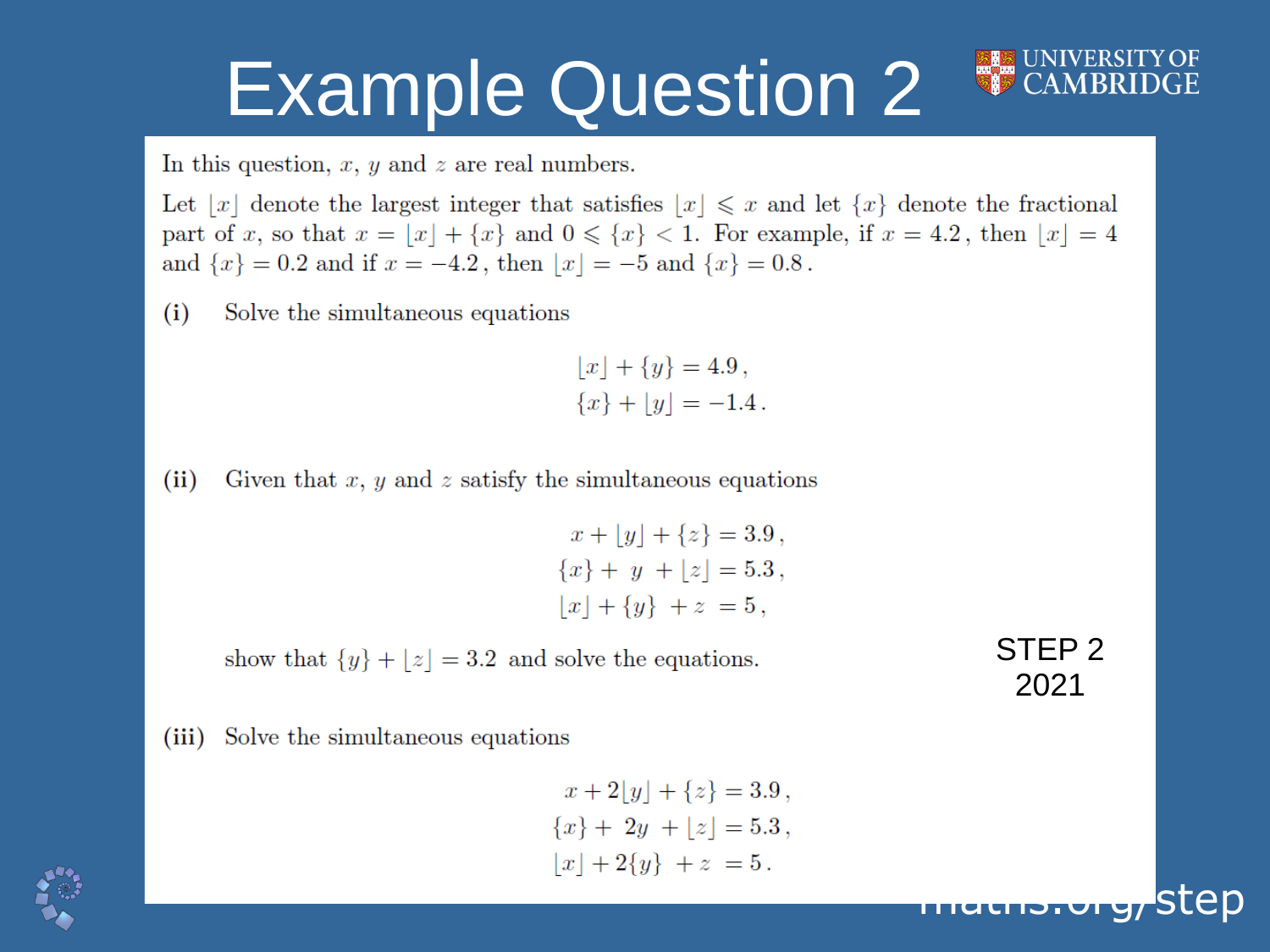## maths.org/step



maths.org/step

⚫ Foundation modules

- ➔ Preparation leading into STEP question
- ➔ Hints and solutions
- ⚫ STEP 2/3 modules
	- ➔ 4 questions on an area of the specification
	- ➔ Topic notes/Hints document/Solutions
- ⚫ Worked papers
- ⚫ Notes on topics outside standard A-level specs
- ⚫ Help and support

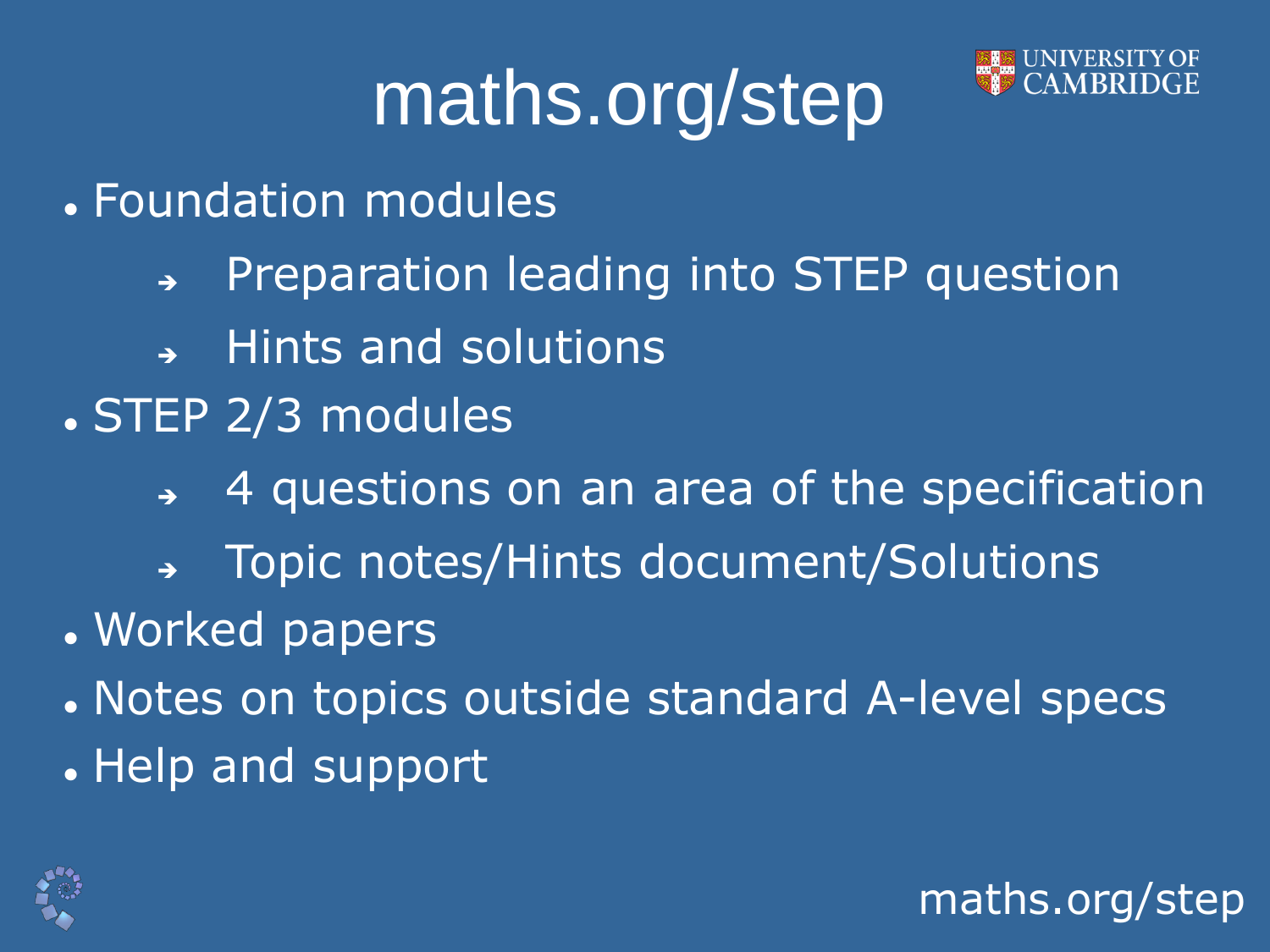

#### Quick Site Tour

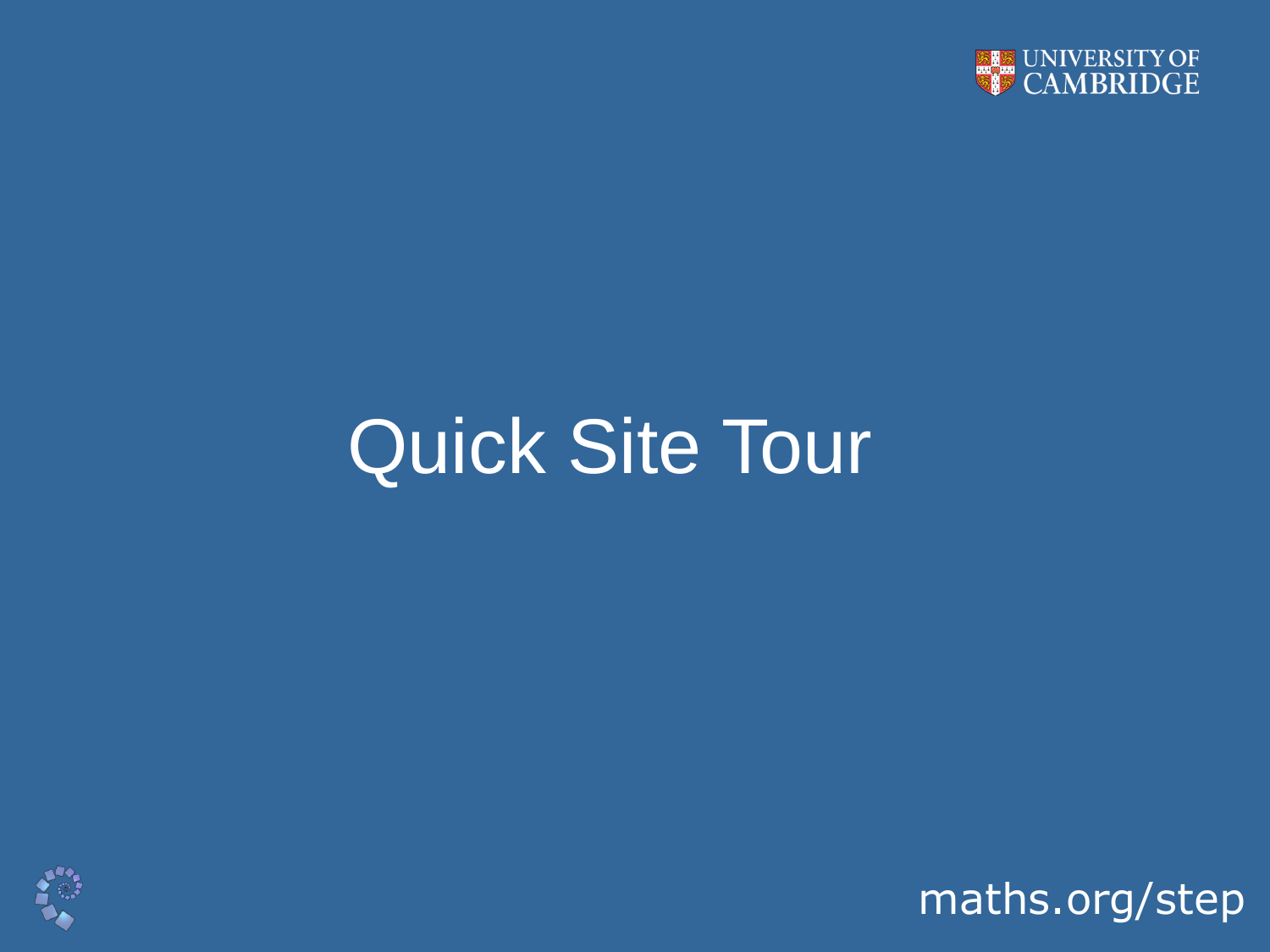

### **Sitting the Exam**

- No formula book List of required formulae in the Specification
- Some formulae might be given in the question
- Crossed out work won't be marked (but don't need to cross out extra questions)
- 12 questions in each paper
- 3 hours long
- Each question marked out of 20
- Best 6 scores make the final score

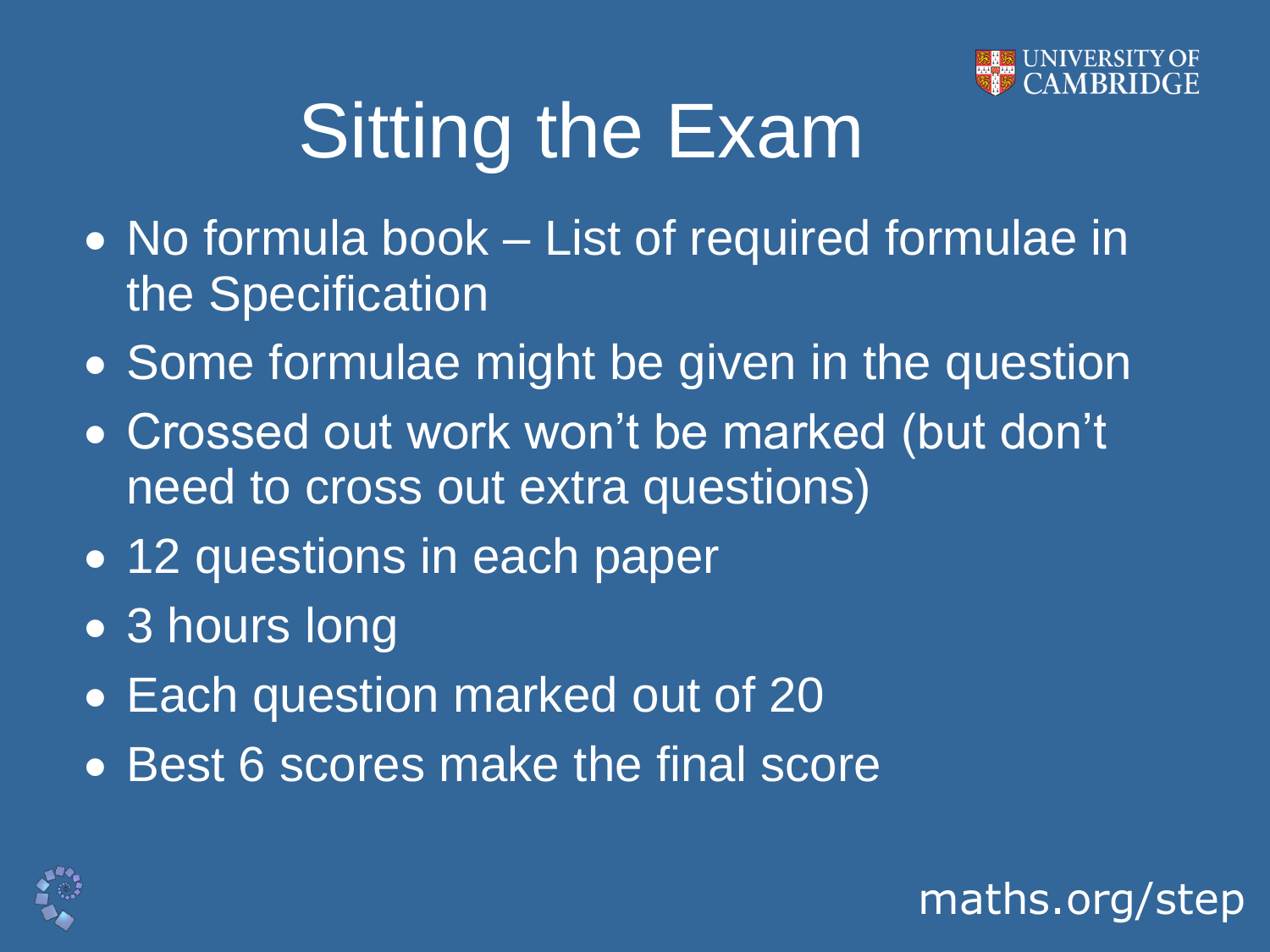

#### Grade 1 Boundaries

|      | <b>STEP 2</b> | STEP <sub>3</sub> |
|------|---------------|-------------------|
| 2016 | 74            | 64                |
| 2017 | 80            | 69                |
| 2018 | 77            | 59                |
| 2019 | 68            | 57                |
| 2020 | 54            | 67                |
| 2021 | 67            | 67                |

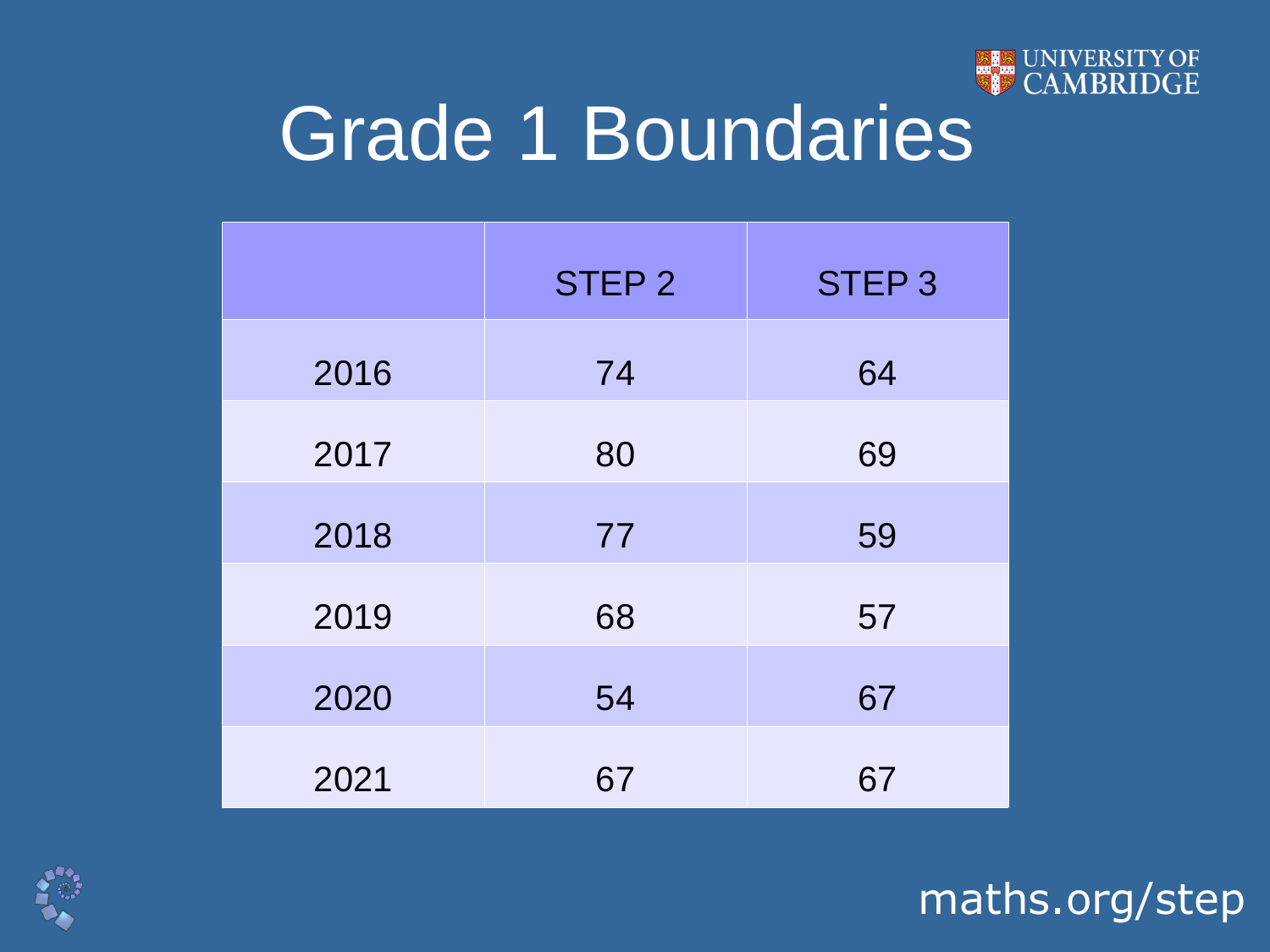

#### A suggested route



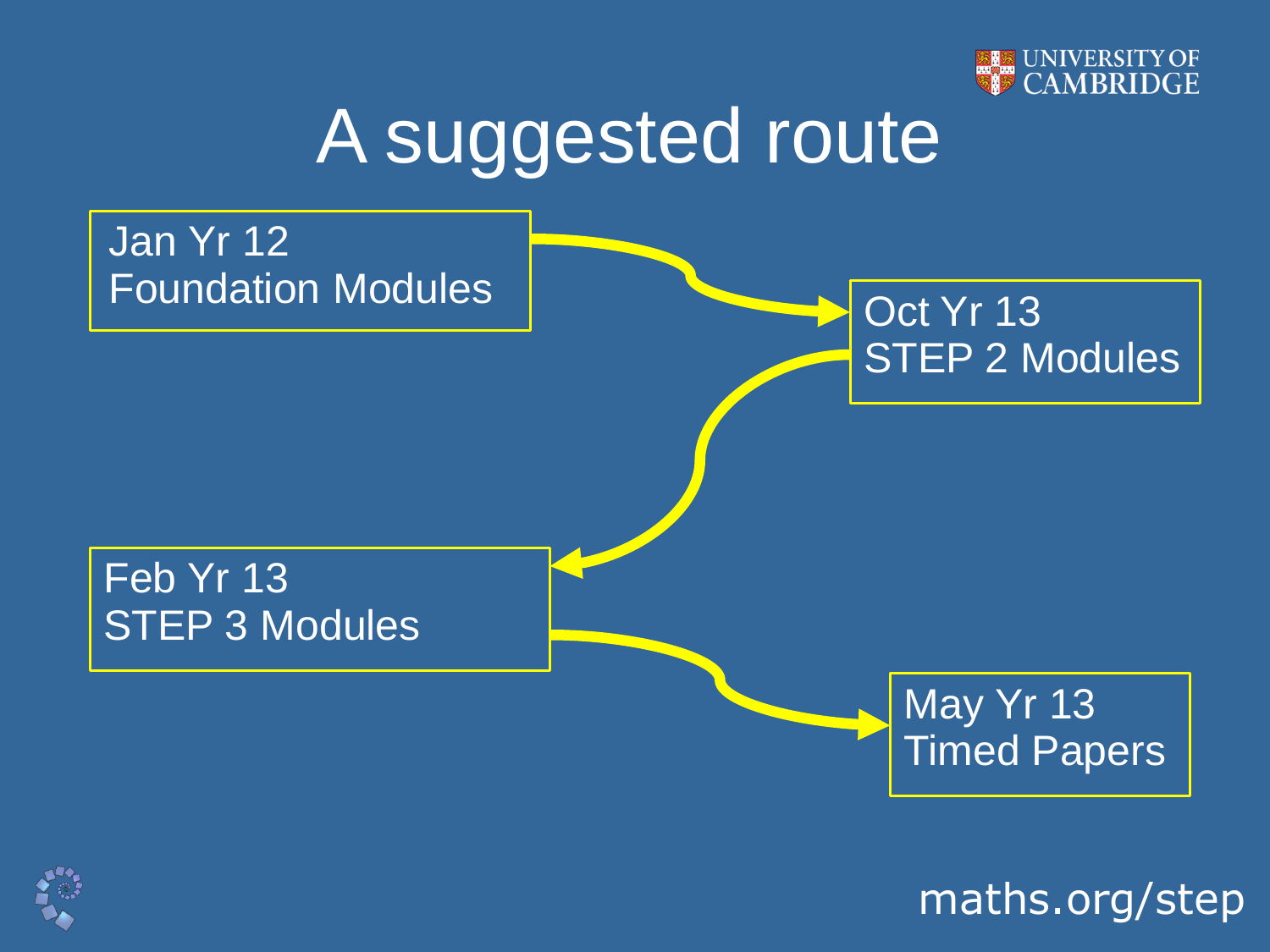

maths.org/step

#### Other entrance Tests

- MAT (Oxford, Imperial, Warwick)
- TMUA (Various)
- Also maths bits in PAT (Oxford), BMAT
- ENGAA, NSAA, ECAA, PBSAA (Cambs)
- All of these are administered by Cambridge Assessment Admissions Testing

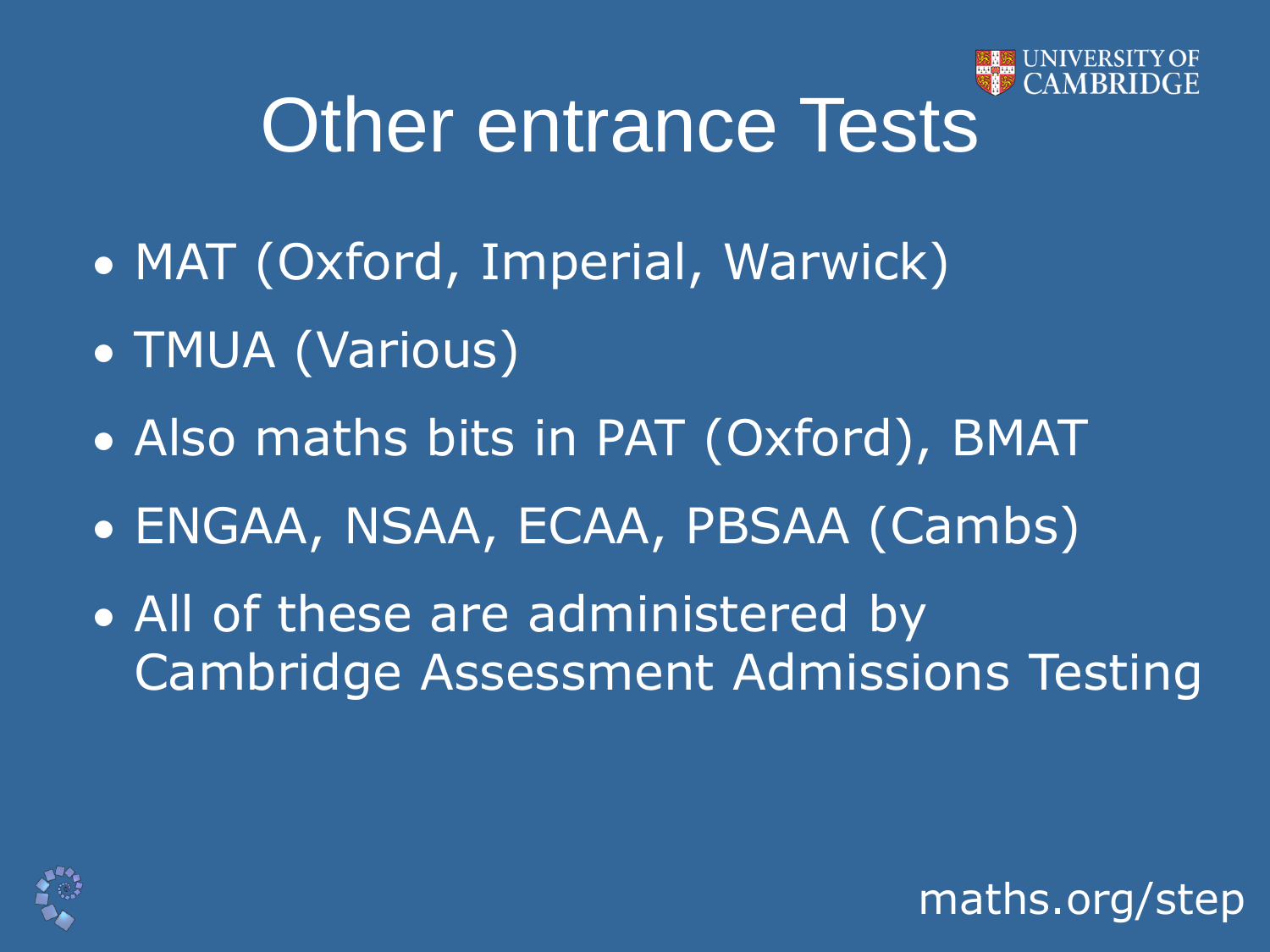

#### Student preparation

- Could look at TMUA/NSAA/MAT for early prep (Year 12)
- Do lots and lots (and lots) of questions!
- Use the assignments on maths.org/step
- Earlier they can start the better
- Use hints and solutions to help through
- Near the exams try some timed papers
- Ask for help!